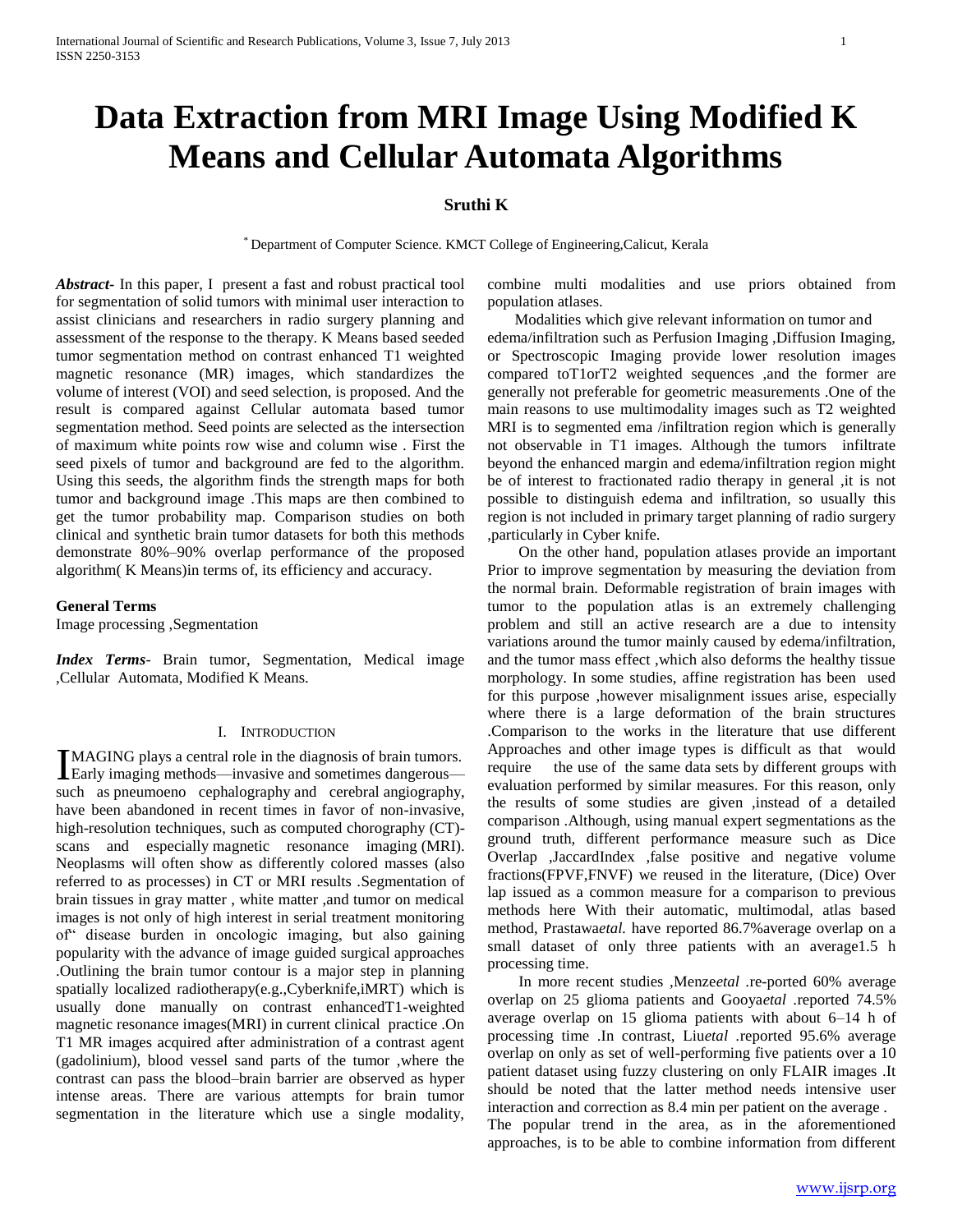sources to obtain a better segmentation. However, attempts to develop better algorithms from the image processing perspective that work on a particular MRI protocol continue in parallel not only to obtain proper information from each channel to be combined, but also due to the practical need to routinely quantify tumors in a clinical environment . Therefore, in this study, we focused on an efficient and robust segmentation of brain tumors on contrast enhanced T1 weighted MRimages with minimal user interaction.

 Region-based active contour models are widely used in image segmentation. In general, these region-based models have sever advantages over gradient-based techniques for segmentation, including greater robustness to noise. However, classical active contours had the problem of being" only as good as their initialization, "even when using level-set surfaces in 3D. Because the tumor class does not have a strong spatial prior, many small structures, mainly blood vessels, are classified as tumor as they also enhance with contrast. Ho*etal .*used fuzzy classification of pre-and post-contrast T1 images to obtain a tumor probability map to evolve a level-set surface. Liu*etal.*  Have adapted the fuzzy connectedness framework for tumor segmentation by constructing a rectangular volume of interest selected through identifying the first and last slice of the tumor and specifying a set of voxels in the tumor region.

 Interactive algorithms have become popular for image segmentation problem in recent years. Graph basedseededsegmentationframeworkhasbeengeneralizedsuchthat graph-cuts (GC), random walker(RW), shortest paths, and power water sheds have been interpreted as special cases of a general seeded segmentation algorithm, which solves a minimization problem involving a graph's edge weights constrained by adjacent vertex variables or probabilities .In, the connection between GC, RW, and shortest paths was shown to depend on different norms: (GC); (RW); (shortest paths) ,in the nergy that is optimized. Geodesic distances between foreground and background seeds were also in corporate in to other shortest pathbased segmentation algorithms .

 Although i t was reported that the shortest paths and RW produce relatively more seed-dependent results, it can be argued that the global minimum of an image segmentation energy is  $v_i$ worth as good as the ability of its energy to capture underlying statistics of images, and a local minimum may produce a solution closer to the ground truth than that of a global minimum. Hence, with good prior information provided as in the case of a seeded image segmentation problem, efficiently finding good local minima becomes meaningful and worthwhile. On the other hand, cellular automata(CA) algorithm motivated biologically from bacteria growth and competition, is based on a discrete dynamic system defined on a lattice ,and iteratively propagates the system states via local transition rules. It was first used by Vezhnevets*etal.* (Grow-cut)for image segmentation, this showed the potential of the CA algorithm on generic medical image problems. However, Grow-cut was not designed for specific structures, such as tumors, which display heterogeneous content such as necrotic and enhancing tissue. Moreover, anatomic structures typically have relatively smooth boundaries, however, Grow-cut tends to produce irregular and jagged surface results, and only an ad hoc way of smoothing was introduced.

 K-Means algorithm was introduced by name in 1967 . It is safe to assume that the algorithms existed previously without formalization or a complete explanation of the theory involved. K-Means can be thought of as an algorithm relying on hard assignment of information to a given set of partitions. At every pass of the algorithm, each data value is assigned to the nearest partition based upon some similarity parameter such as Euclidean distance of intensity. The partitions are then recalculated based on these hard assignments. With each successive pass, a data value can switch partitions, thus altering the values of the partitions at every pass. K-Means algorithms typically converge to a solution very quickly as opposed to other clustering algorithms.

 In this paper, were-examine the CA algorithm to establish the connection of the CA-based segmentation to the graph-theoretic methods to show that the iterative CA framework solves the shortest path problem with a proper choice of the transition rule. Next, as our application is in the clinical radio surgery planning, where manual segmentation of tumors are carried out on contrast enhanced T1-MR images by a radio-oncology expert, we modify the CA segmentation towards the nature of the tumor properties undergoing radiation therapy by adapting relevant transition rules. A smoothness constraint using level set active surfaces is imposed over a probability map constructed from resulting CA states. Then we examine the K means method for brain tumor segmentation .Finally we compare the results. Following a brief background on seeded segmentation methods in Section2, we present our frameworks for brain tumor segmentation in Section 3, and compare their performance via validation studies on both synthetic, and radiation therapy planning expert-segmented data sets in Section 4,followed by conclusions in Section5.

#### II. BACKGROUND

## **A . S***eeded image segmentation*

Given a undirected graph  $G = (V, E)$  with vertices  $v \in V$  and edges  $\epsilon \in E$  In image segmentation problems , vertices are corresponding to image pixels,while edge weights are similarity measures between neighboring pixels based on image features(e.g. Intensities).Each vertex has an attribute, which is an indicator of the probability of a label(e.g.,a foreground and a background label).With the foreground F and background B seeds supplied by the user, the labeling problem is solved by

$$
\left[\sum_{e_{ij}\in E} (w_{ij}|x_i - x_j|)^q\right]^{\frac{1}{q}}
$$
  
s.t.  $x(F) = 1$ 

 In the final solution, the vertices which have the value  $x_i \ge 0.5$  are labeled as foreground and  $x_i < 0.5$  are labeled as back-ground .We will Show that this optimization problem for can be solved by a CA- based algorithm.

#### *B . Ccellular automata in image segmentation*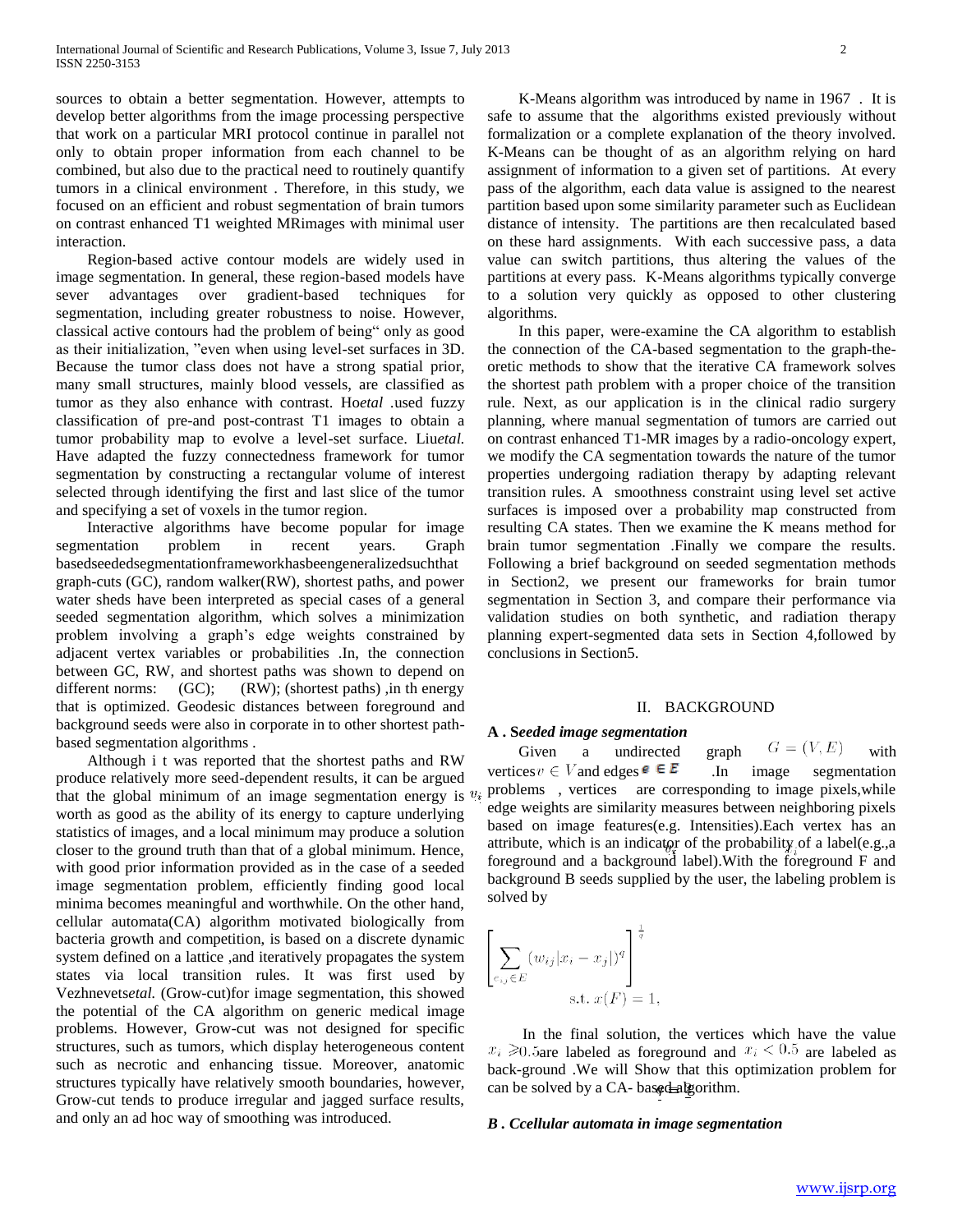A cellular automata is basically a computer algorithm that is discrete in space and time and operates on a lattice of cells Since it was first proposed by Von Neumann and Ulam, Cellular Automata has attracted researchers from various fields in both physical and social sciences because of its simplicity, and potential in modeling complex systems .Each individual cell is in a specific state and changes synchronously depending on the states of some neighbors as determined by a local update rule . They are parallel, local and homogeneous, since the state of any cell depends only on the states of the local neighbors at the previous time step and the update rules are same for every cell.

Formally, a cellular automaton (CA) is a triple  $\Lambda = (SN\delta)$ , where  $S$  is a nonempty set, called the state set,  $N$  is the neighborhood, and  $\delta S_N \rightarrow S$  is the local transition function (rule);  $SN$ , which is the argument of  $\delta$ , indicates the states of the neighborhood cells at a given time, while  $S$ , which is its value, is the state of the central cell at the next time step .

Although the usual definition for "Cellular Automata" is in favor of a finite state set (discrete and bounded), continuous state sets in which the states are real numbers are also used in CA literature under the name "Continuous CA" or "Coupled Map Lattices". A detailed discussion and some of the issues that can arise while using a continuous state set on a finite machine are given

 There are various attempts of using CA in image processing problems including: image enhancement (sharpening and smoothing) , image filtering, edge detection , and image segmentation (Grow-cut)

 Grow-cut method uses a continuous state cellular automata to interactively label images using user supplied seeds. The cells are corresponding to image pixels, and the feature vector is RGB or gray scale intensities. The state set  $S(\theta \infty)$  for each image pixel consists of a "strength" value  $\theta$  in a continuous interval  $\alpha$ , a label  $l$  and an image feature vector  $C$ . The automata is initialized by assigning corresponding labels at seeds with a strength value between 0 and 1 where a higher value reflects a higher confidence in choosing the seed. Strengths for unlabeled cells are set to 0. A pseudo code for the Grow-cut algorithm is given below :

// For each cell for  $\forall r \in F$ // Copy previous state  $l^{t+1} = l^{t}$  $\theta^{t+1} = \theta^t$ // Neighbors try to attack current cell for  $\forall q \in N^{\{p\}}$  <br>  $q = 2$  $\label{eq:Gauss} \mathbf{i} \mathbf{f}^{g(\cdot)} \, \vec{C}_{\,p} = \vec{C}_{\pmb{\tau}} \|_2 ) \cdot \pmb{\ell}_{\pmb{\tau}}^t > \pmb{\ell}_{\pmb{\tau}}^t$  $l_p^{t+1} = l_q^t$ <br>  $\theta_p^{t+1} = g(||\vec{C_p} - \vec{C_q}||_2) \cdot \theta_q^t$ 

where the argument  $x$  is for instance, the absolute difference between the intensities of two neighboring pixels. The surprising success of this simple algorithm, especially on medical images, motivated us to further analyze the algorithm. We showed that the result of the iterations of this algorithm converges to that of the shortest paths algorithm by modifying the similarity function used:

 We note that, the original similarity function used in Growcut is a first order approximation to the one we utilized. In connecting shortest paths to cellular automata framework, maximizing the product of the edge weight  $u_i$  was shown to be equivalent to minimizing the sum of the  $\Box$ lowi 's, i.e.,  $\nabla$ i's, resulting in the shortest path between a seed node to any non seed node in the graph over the negative logarithm edge weights. These weights can be interpreted similarly to the reciprocal weight  $w_1$  defined in S in op and Grady , which was shown to infer a connection between the shortest path algorithm and the general seeded segmentation optimization with  $L_{\infty}$  norm minimization.

 Simultaneously and independently from our work, it has also been shown that the Grow-cut algorithm is equivalent to the Belman–Ford algorithm, which calculates the shortest paths on a weighted graph . However, there, the motivation and emphasis was on fast hardware implementation of the CA algorithms, due both increasing availability of low-cost graphical hardware (GPUs), and CA algorithm's suitability to run on parallel processors.

 Shortest path idea was utilized in other works such as , where the Eikonal equation was solved with two different boundary conditions constructed from foreground and background seeds. Image-dependent speed functions were inserted into the right hand side of the Eikonal equation, whose solutions led to two distance functions: shortest paths of each pixel from the foreground seeds and the background seeds. For each pixel, the smaller distance to the foreground seeds produced the resulting segmentation.

# *C. Modified K Means in image segmentation*

 K-means is a popular algorithm for clustering; it partitions data set into k sets. The membership for each data point belongs to its nearest center, depending on the minimum distance. There are several methods to improve the standard K-means algorithm related to several aspects. Standard K-means algorithm consists of four steps: initialization, classification, computational and convergence condition. The two basic versions of K-means clustering are non adaptive version which was introduced by Lloyd and an adaptive version which was introduced by Macqueen . Adaptive k-means clustering is the most frequently used kmeans clustering which was based on Eucledian distance. Adaptive k-means clustering can be considered as a special case of the gradient descent algorithm where only the winning cluster is adjusted at each learning step.

## III. RESAECH ELABORATIONS

 In this section, the complete segmentation framework to segment brain tumors and the necrotic regions enclosed is presented in detail..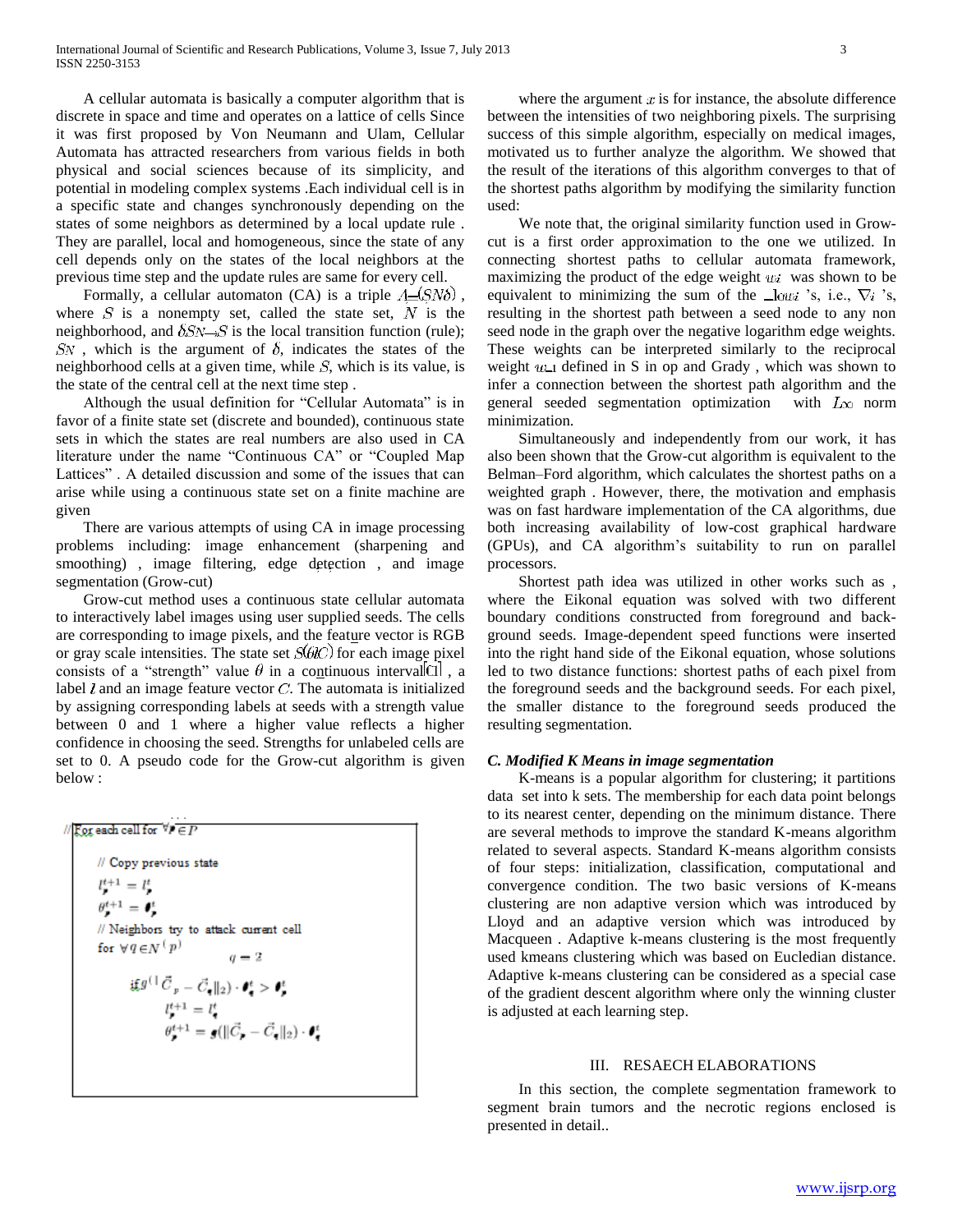## **3.1 Tumor-cut algorithm**

 Steps of the proposed cellular automata based tumor segmentation algorithm is shown in Fig. 1. First, (a) the user draws a line over the largest visible diameter of the tumor; (b) using this line, a VOI is selected with foreground(red) background(blue) seeds;  $(c)$ –(d) tumor CA algorithm is run on the VOI for each two sets of seeds (for the foreground and background) to obtain strength maps for foreground (c) and background (d) at each voxel; (e) two strength maps are combined to obtain the tumor probability map  $P_T$  (6); (f) a level set surface is initialized at  $P_{T=0.5}$  and the map  $P_T$  is used to evolve the surface which converges to the final segmentation map (g). Finally, (i) the necrotic regions of the tumor is segmented using CA based method with the chosen enhanced and necrotic seeds in (h).

In "Response Evaluation Criteria In Solid Tumors" (RE-CIST), which is a widely used procedure to evaluate the treatment response of the solid tumors, tumor progress is classified by measuring the longest in plane tumor diameter in one dimension (axial, coronal, sagittal) . Our seed selection algorithm employs the same idea to follow the familiar clinical routine to which the clinicians are used to: the volume of interest (VOI), the tumor seeds and the background seeds are determined by using the line already drawn by the user to measure the longest diameter of the solid tumor. Similarly, focusing on tumor segmentation problem, the seed selection procedure starts with a single line drawn by the user along the longest visible diameter of the tumor. Afterwards, the VOI and the seeds are computed as follows: 1) The line is cropped by 15% from each end and thickened to three pixels wide to obtain tumor seeds; 2) VOI is selected as the bounding box of the sphere having a diameter 35% longer than the line; 3) One-voxel -wide border of this VOI is used as background seeds .

 Since the VOI is completely bounded by the background seeds, each path connecting inside and outside the VOI is blocked by a seed. Then, the result of labeling using only the data inside the region is equivalent to using the whole volume whereas the computation time is significantly reduced.

 One obvious drawback is that the user draws the line on only a single slice of the tumor volume, hence it is not guaranteed that the depth of the tumor will also coincide with the VOI. For deter-mining the enlargement ratio for the bounding box size, the percentage of the volume enclosed in the sphere to the total tumor volume is calculated for different enlargement ratio values, and the results are plotted in Fig. 2. For our data set, 100% coverage was achieved with 2.00 times enlargement. We used 1.35, which covers 99% of all tumors with five different initializations, which gave a reasonable trade -off between the 3- D inclusion of the whole tumor versus the computation time increase due to enlargement of the volume.

 In occasional cases of slightly concave-shaped tumors, the maximum diameter line will not be enclosed by the tumor completely. Even in these cases, the algorithm can perform the segmentation successfully if an input 1-D line is correctly drawn to fall inside the tumor region. The line enlargement parameter selected for VOI formation is determined by taking such cases into account, hence, the VOI contains the whole tumor.

**3.2 Adapting transition rule to tumor characteristics**

 In the tumor segmentation application, the cells or nodes in cellular automata framework correspond to the MRI volume voxels in 3-D. A 26-cell cubic neighborhood is used in 3-D. MRI intensities are used as image features. The automata is initialized with user supplied tumor and background seeds as explained in Section 3-B and iterated by the following rule:

$$
l_i^{t+1} = l_i^t \text{ and } x_i^{t+1} = g(i, i^*) x_i^t \text{ where } i^* = \arg\max_{j \in N_i} g(i, j) x_j^t
$$

where  $\theta$  is a pixel similarity or transition function bounded to  $|01|$ , which is equivalent to the edge weight function  $u_{ij}$  in the seeded

segmentation framework. A typical symmetric edge weight function depending on the image features, is given by the absolute intensity difference or gradient magnitude between neighboring nodes  $i$  and  $i$ ,  $j$  =  $e^{-\|I_i - I_j\|}$ 

# where  $I_i$  denotes the MR image intensity at node  $i$ .

 In the seeded tumor segmentation application over contrast enhanced T1-weighted MRI for heterogeneous tumors, which mostly consist of a ring enhancing region around a dark necrotic core (and also irregular borders), most of the foreground seeds fall

## **3.3 Level set evolution on constructed tumor probability map**

 Smoothing is an important prior in segmentation of brain tumors from post-contrast T1 images, because of three main reasons: First, an area surrounded by tumor tissue is considered as a tumor region even the intensity characteristics are likely to be healthy. Secondly, it is possible to include misclassified necrotic regions to tumor region, which are usually surrounded by enhanced tissue. Finally, it is possible to exclude nearby vascular structures that are enhanced by administration of the contrast agent. n the necrotic region. This sometimes causes the segmentation algorithm to get stuck at necrotic to enhancing tumor transition borders. To overcome such problems, prior knowledge that tumor voxels are brighter in post-contrast T1- MRI can be utilized. This can be achieved by modifying the transition function  $g(x)$  by inserting a spatially-varying parameter

$$
g(i,j) = \begin{cases} e^{-\beta ||I_i - I_j||}, & \text{if } I_i > I_j \text{ and } I_j = \text{Turner} \\ e^{-||I_i - I_j||}, & \text{otherwise.} \end{cases}
$$

 The intuition here is based on the observation that the enhancing tumor cells are brighter than the normal tissue, and more centrally located necrotic core is darker. Therefore, by adjusting the  $\beta$  parameter, the weight reduction (i.e., the strength loss) of a tumor state while passing through a ramp up gradient is adjusted to be lower than other cases.

 Our experimental results revealed that the new tumor CA (tCA) algorithm significantly improved the results obtained, especially on glioblastomas .

## **3.4 Modified k-means**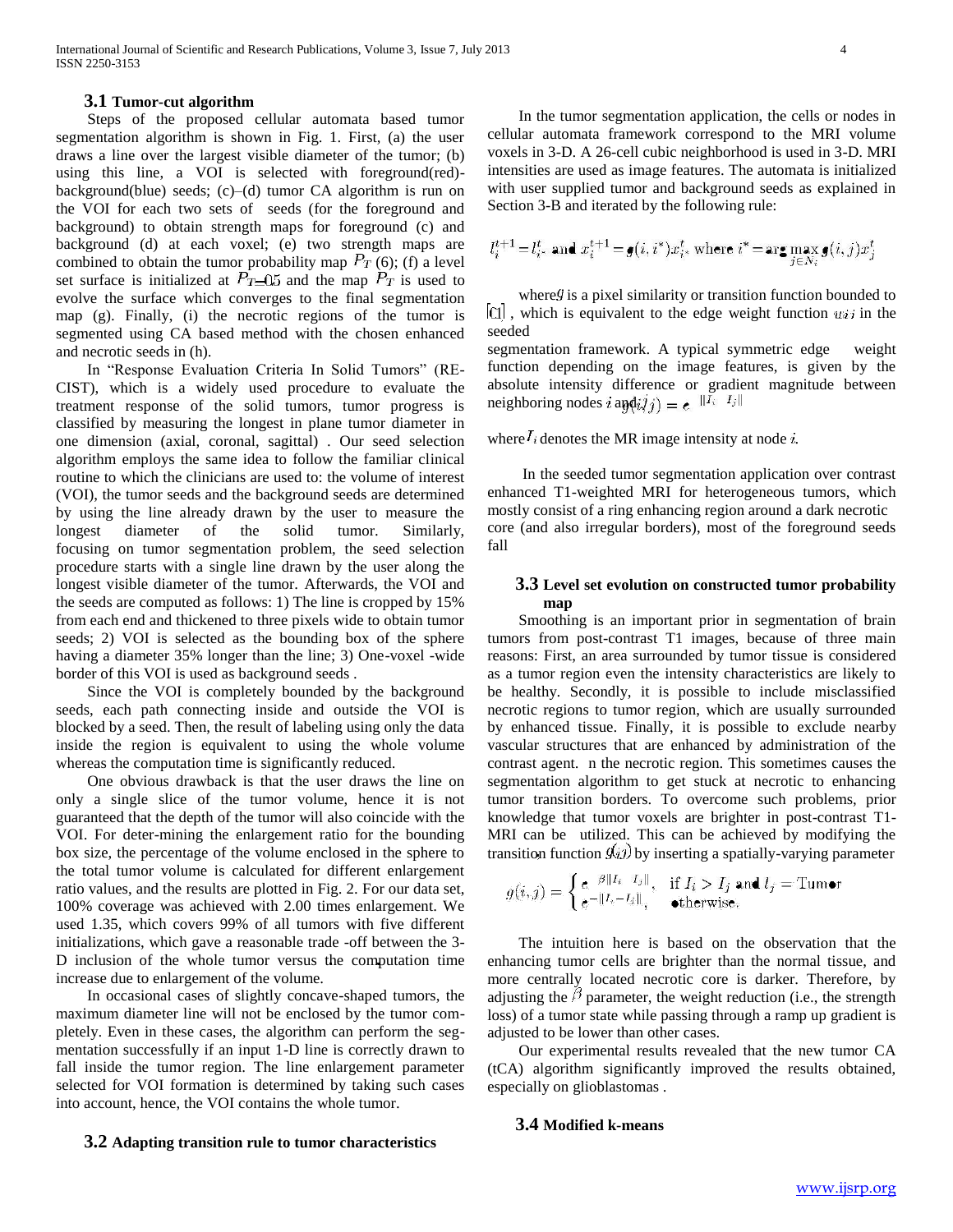International Journal of Scientific and Research Publications, Volume 3, Issue 7, July 2013 5 ISSN 2250-3153

 Modified K-means algorithm is a new algorithm for Kmeans based on the optimization formulation and a novel Iterative method. The steps of this algorithm represented as below

1) Dividing data set (D) into K parts:

$$
D = \bigcup_{k=1}^{k} S_k, S_k 1 \bigcap S_k 2 = \emptyset, k1 \neq k2
$$

2) Let be initial clustering centers calculate by:

$$
X_{(k)}^{(0)} = \sum_{d^{(j)} \in S_k} d^{(j)}/|S_k|, k = 1, \dots, K
$$

3) Decide membership of the patterns in each one of the K clusters according to the minimum distance from cluster center.

4) Calculate new centers using the iterative formula below:

5) Repeat step 3 and 4 till there in no change in cluster center.

## IV. EXPERIMENTAL RESULT

 The Edges of the CA cluster Will not be having tumor cells normally. But Kmeans gives more accurate result .It includes only the affected cells.



**Figure 1 Original Image**



**Figure 2 CA result**



**Figure 3 Kmeans Result**

#### V. CONCLUSION

 Here we presented two segmentation algorithm for the problem of tumor delineation which exhibit varying tissue characteristics. These algorithm needs very less user interaction .These can be widely used in clinical practices. Compared to CA algorithm K means algorithm shows less computation time and the result is more accurate. In CA result the the boundaries of tumor cluster will not be having affected cells .But in the K Means the cluster boundaries also contains affected cells

#### **REFERENCES**

- [1] S. Warfield, K. Zou, and W. Wells, "Simultaneous truth and perfor-mance level estimation (STAPLE): An algorithm for the validation of image segmentation," IEEE Trans. Med Imag., vol. 23, no. 7, pp. 903-921, Jul. 2004.
- [2] M.-R. Nazem-Zadeh, E. Davoodi-Bojd, and H. Soltanian-Zadeh, ―Atlasbased fiber bundle segmentation using principal diffusion directions and spherical harmonic coefficients," NeuroImage, vol. 54, pp. S146-S164, 2011.
- [3] K. H. Zou, S. K. Warfield, A. Bharatha, C. M. C. Tempany, M. R. Kaus, S. J. Haker, W. M. Wells, F. A. Jolesz, and R. Kikinis, "Statistical vali-dation of image segmentation quality based on a spatial overlap index," Acad. Radiol., vol. 11, no. 2, pp. 178–189, 2004.
- [4] E. D. Angelini, O. Clatz, E. Mandonnet, E. Konukoglu, L. Capelle, and H. Duffau, "Glioma dynamics and computational models: A re-view of segmentation, registration, and in silico growth algorithms and their clinical applications," Curr. Med. Imag. Rev., vol. 3, no. 4, pp. 262-276, 2007.
- [5] M. Prastawa, E. Bullitt, S. Ho, and G. Gerig, "A brain tumor segmen-tation framework based on outlier detection," Med. Image Anal., vol. 8, no. 3, pp. 275–283, 2004.
- [6] J. Liu, J. K. Udupa, D. Odhner, D. Hackney, and G. Moonis, "A system for brain tumor volume estimation via MR imaging and fuzzy connect-edness," Comput. Med. Imag. Graph., vol. 29, pp. 21–34, 2005.
- [7] T. Biswaset al., "Stereotactic radiosurgery for glioblastoma: Retrospectiveanalysis.," Radiation Oncology, vol. 4, no. 11, p. 11, 2009.
- [8] A. Gooya, G. Biros, and C. Davatzikos, "Deformable registration of glioma images using em algorithm and diffusion reaction modeling," IEEE Trans. Med. Imag., vol. 30, no. 2, pp. 375–390, Feb. 2011.
- [9] B. Menze, K. V. Leemput, D. Lashkari, M.-A. Weber, N. Ayache, and P. Golland, "A generative model for brain tumor segmentation in mul-timodal images," Med. Image Comput. Comput. Assist. Intervent., vol. 13, pp. 151– 159, Sep. 2010.